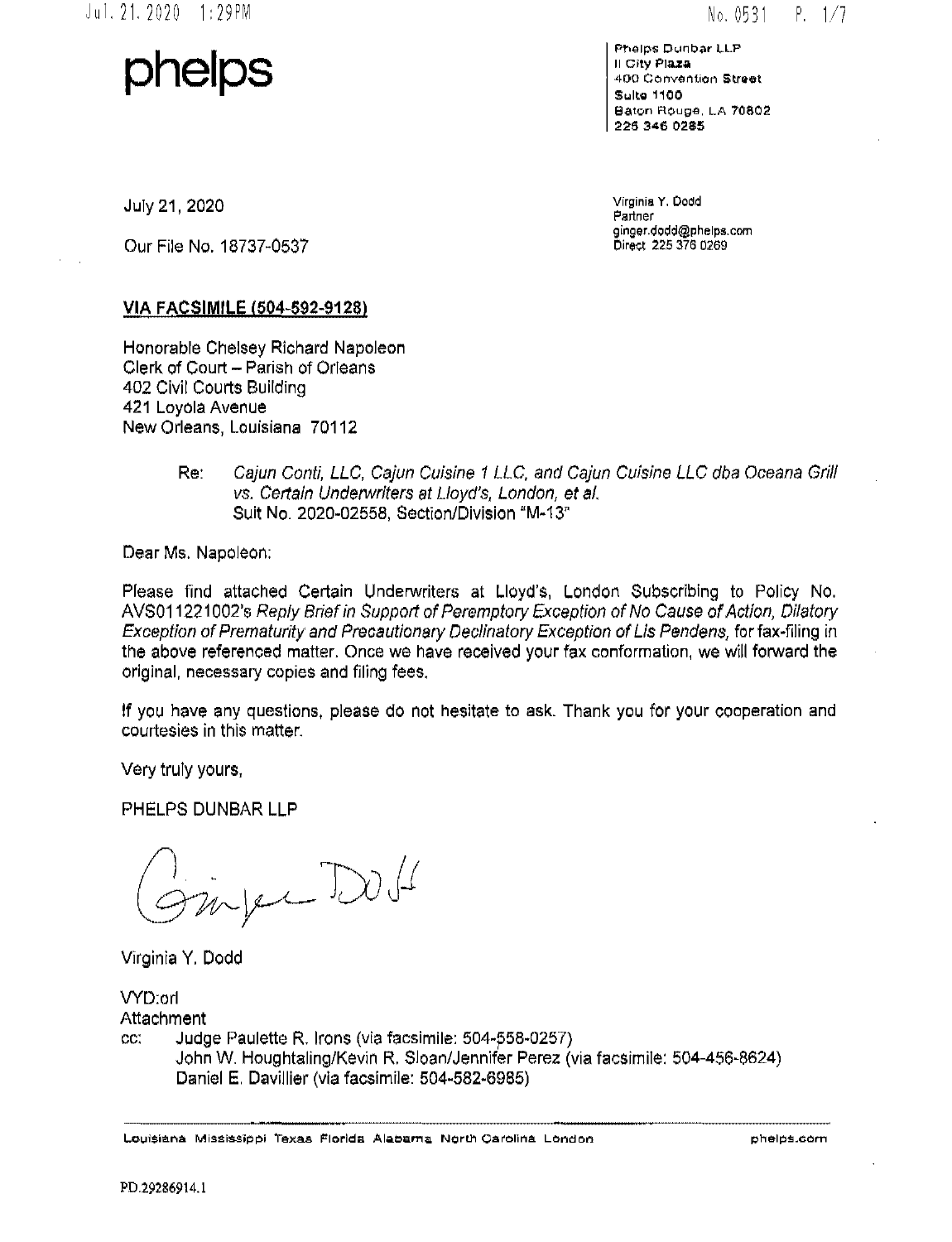# CIVIL DISTRICT COURT FOR THE PARISH OF ORLEANS

## STATE OF LOUISIANA

NUMBER 2020-02558 SECTION/DIVISION "M-13"

## CAJUN CONTI LLC, CAJUN CUISINE 1 LLC, AND CAJUN CUISINE LLC D/B/A OCEANA GRILL

### **VERSUS**

### CERTAIN UNDERWRITERS AT LLOYD'S, LONDON, ET AL.

FILED: \_\_\_\_\_\_\_\_ \_

## DEPUTY CLERK

# REPLY BRIEF IN SUPPORT OF PEREMPTORY EXCEPTION OF NO CAUSE OF ACTION, DILATORY EXCEPTION OF PREMATURITY AND PRECAUTIONARY DECLINATORY EXCEPTION OF LIS PENDENS

### MAY IT PLEASE THE COURT:

Defendants, Certain Underwriters at Lloyd's, London Subscribing to Policy No. AVS011221002 ("Underwriters"), respectfully submit this Reply Brief in Support of Underwriters' Peremptory Exception of No Cause of Action, Dilatory Exception of Prematurity and Precautionary Declinatory Exception of Lis Pendens concerning the Petition for Declaratory Judgment ("Petition") filed by plaintiffs, Cajun Conti, LLC, Cajun Cuisine 1, LLC, and Cajun Cuisine, LLC d/b/a Oceana 'Jrill (collectively "Plaintiffs").

# A. Whether the Petiticn Asserts a Justiciable Controversy Against Underwriters Is Determined Solely 3y the Facts Alleged in the Petition.

In their Opposition, Plaintiffs seek to defeat Underwriters' Exception of No Cause of Action by relying on tactual assertions that appear nowhere in their Petition and are, in many instances, at odds with the facts that were actually pled. This is improper. The law is well settled that an exception of no cause of action is triable on the face of the petition alone.<sup>1</sup> In determining whether the Petition presents a justiciable controversy, the Court may look no further than the four corners of the Petition.

Thus constrained, the hypothetical and contingent nature of Plaintiffs' request for declaratory relief is readily apparent. For example, in contrast to several of the statements made

 $\mathbf{1}$ 

*D?utsche Bcrnk Nat'/ Tr. Co.,* 2017 La. App. LEXIS 1867 (quoting *Moses,* 174 So .3d at 229-230).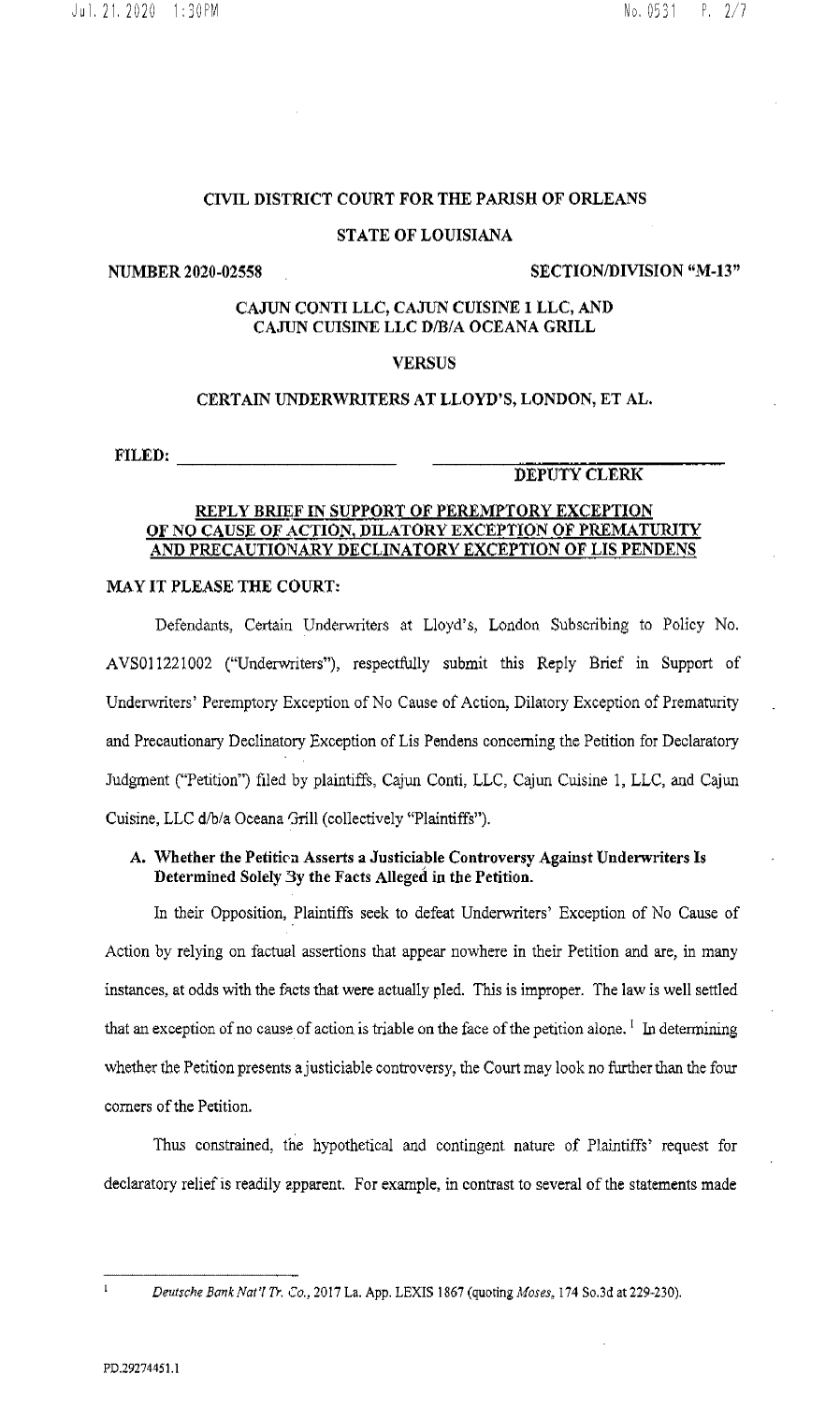in their Opposition regarding the shutdown of their business operations,<sup>2</sup> Plaintiffs fail to allege that their restaurant actually ceased operations. To the contrary, in Paragraph 18 of the Petition, Plaintiffs assert that "[a] dec:aratory judgment determining that the coverage provided will *prevent*  plaintiffs from being left without vital coverage ... *should operations cease due to a global pandemic virus and civil authorities· responses."* (emphasis added). While Plaintiffs allege in Paragraph 23 of the Petition that "contamination by the Coronavirus *would be* a direct physical loss needing remediation to clean the surfaces of the establishment[,]" Plaintiffs do not allege that their property was actually contaminated by the virus or that their property otherwise actually sustained any direct physical damage. Indeed, Plaintiffs specifically allege in Paragraph 37 that they "do not seek any determination of whether the Coronavirus is physically in the insured premises[.]" And yet, while Plaintiffs do not allege that the event that they contend might trigger business interruption coverage actually occurred, Plaintiffs nevertheless "seek the Court to affirm ... that the policy provides business income coverage *in the event* that the coronavirus has contaminated the insured premises." Pet. at Par. 36 (emphasis added).

Likewise, while Plaintiffs do not allege that (i) any neighboring properties within a one mile radius of their business actually sustained direct physical loss from Coronavirus contamination, or (ii) that in response to such direct physical loss to neighboring properties, a civil authority order was issued that actually prohibited access to the insured property, Plaintiffs nevertheless "seek the Court to affirm ... the policy provides coverage to plaintiffs *for any future*  civil authority shutdowns of restaurants in the New Orleans area due to physical loss from Coronavirus contamination<sup>[1]</sup> Pet. at Par. 36 (emphasis added). The hypothetical and contingent nature of Plaintiffs' reques: for declaratory relief is self-evident from the face of the Petition. Plaintiffs cannot cure these deficiencies by relying upon assertions offact that have not occurred and were not pled.

The longstanding prohibition against issuing advisory opinions based on contingent or hypothetical events forecloses the relief Plaintiffs seek. As the Louisiana Supreme Court

<sup>2</sup>*See e.g.,* Opp. at p. 4 ("Oceana Grill has been shutdown and continues to operate in a limited capacity ... "); *!d.* at p. 5 ("The interruption (and corollary coverage) was initiated on March 16, 2020 and has continued for months."); Id. at 7 ("Oceana Grill ... ha: stood empty for months.")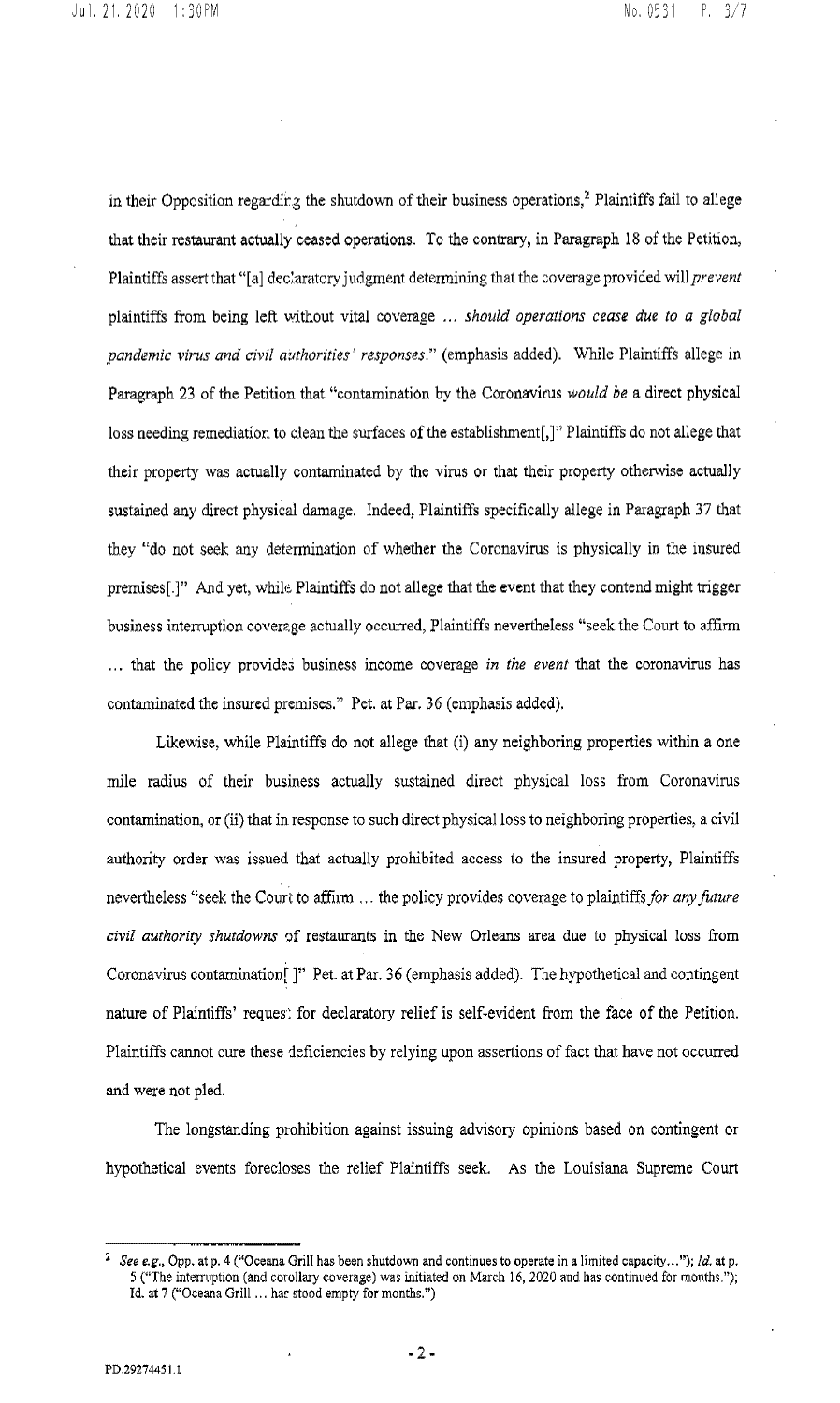admonished, "[a] court must refuse to entertain an action for a delineation of rights if the issue presented is ... based on a contingency which may or may not arise." *American Waste* & *Pollution Control Co. v. St. Martin Parish Police Jury,* 627 So.2d 158, 162 (La. 1993). Applying this principle, Louisiana courts--including the Fourth Circuit-have declined to render declaratory relief where, as here, the issue presented is based on a contingency that may or may not arise. for exan1ple, in *Certain Underv.••iters at Lloyd's, London,* v. *Zulu Soc. Aid* & *Pleasure Club,* 2011 La. App. Unpub. LEXIS 790, 2(11-0767 (La. App. 4 Cir. 12/28/11); 81 So.3d 1018, writ denied 2012 La. LEXIS 897 (La. Mar. 30, 2012), the Fourth Circuit affirmed the trial court's grant of an exception of no cause of action with respect to the declaratory judgment action filed by Certain Underwriters at Lloyd's, London wherein Underwriters sought a declaration that they owed no duty to defend or indemnify their insured with respect to personal injury lawsuits filed against the insured for injuries resulting from the tossing of coconuts from the insured's Mardi Gras float. The Fourth Circuit agreed that no justiciable controversy was presented because the insurer's obligations under the policy hinged on a contingency that may or may not occur: whether the insured would be found liable in the underlying personal injury suits. Here, as in *Zulu,* the coverage issues presented hinge on contingencies that may or may not arise, rendering plaintiffs' request for declaratory relie<sup>2</sup> improper.

Similarly, in *Venturc: Prop. Mgmt v. Hous. Auth. of New Orleans*, 815 So.2d 324, 2002 La. App. LEXIS 1380, 2001-1297 (La. App. 4 Cir. 03/27/02), the Fourth Circuit held that plaintiffs' declaratory judgment action involving the rights of the parties under an indenmity and hold harmless agreement failed to present a justiciable controversy because the contractual indemnity obligations were contingent upon a determination of liability in several underlying lawsuits. If there were no finding of liability in the first instance, the request for a declaration of rights under the indemnity agreement would be rendered moot. Here, as in *Ventura,* the Court is being asked render declaratory relief under a contract of insurance where the coverage issues presented are based on contingencies that may or may not arise. As in *Ventura*, this Court should decline plaintiffs' request for declaratory relief.

Nor can Plaintiffs nianufacture a justiciable controversy by presenting Underwriters with a Consent Judgment that is rife with cherry·picked assertions of fact that are not alleged in the

• 3 •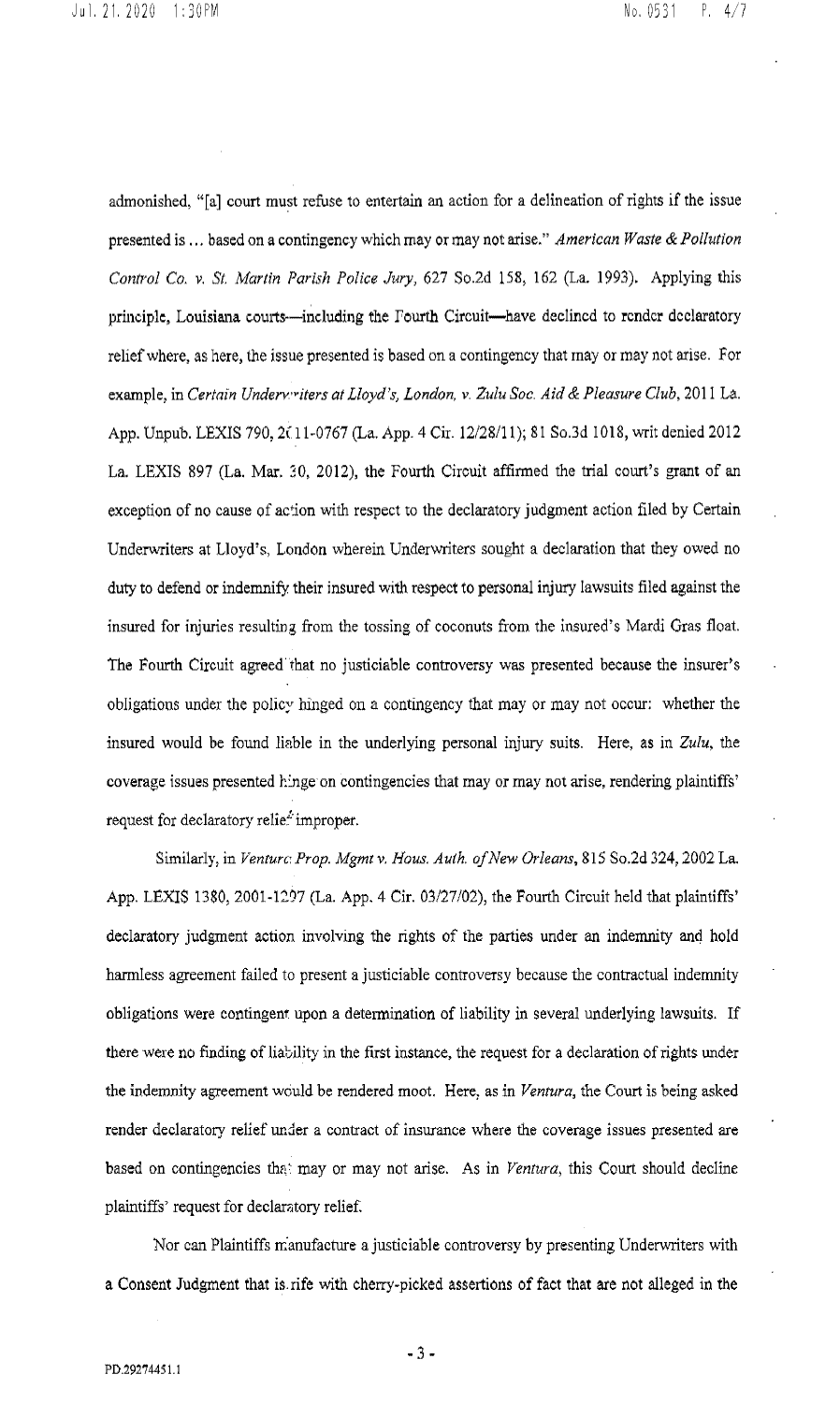Petition coupled with self-serving legal conclusions that are unsupported by the facts that were actually pled. Again, whether a justiciable controversy has been presented must be determined solely by reference to the well-pleaded allegations set forth in the petition, whlch must be accepted as true for purposes of adjudicating the exception of no cause of action. The allegations set forth in the Petition fail to present a justiciable controversy.

# **B. Rendering A Declaratory Judgment In This Matter Would Not Terminate the Uncertainty Giving Rise to This Proceeding.**

Contrary to Plaintiffs' assertion, any judgment rendered in this case would not terminate the uncertainty or (hypothetical) controversy giving rise to this proceeding. In the absence of any allegation that Plaintiffs' property was actually contaminated by the Coronavirus, Plaintiffs are asking this Court to detem-ine in the abstract whether contamination from Coronavirus would constitute direct physicallo:'s to insured property within *the* meaning of the policy. Plaintiffs are likewise asking the Court to determine in the abstract whether "the policy provides coverage to plaintiffs for any *future* civ<sup>1</sup> authority shutdowns of restaurants in the New Orleans area due to physical loss from Corona-irus contamination." In addition to being procedurally improper, deciding these coverage issues in the abstract would only serve to foster uncertainty-as this theoretical exercise would deprive the parties and the Court from making an informed decision based on real world events that (when and if they do occur) may bare directly on the coverage questions presented. For example, if and when the presence of the vims is detected at the insured premises, did the presence cfthe virus physically damage the insured property, and if so, how and to what extent? Was the insured able to disinfect the property within 72 hours-before the applicable period of restoration commences (and thus before business interruption coverage is triggered)? Would the factual circumstances presented in the context of an actual claim implicate other coverage exclusions ir the policy, such as, for example, the loss of market exclusion or the exclusion for loss caused by acts or decisions of any governmental body? Was the loss of business income actually caused by the physical contamination of the insured premises or by some other factor(s), such as the general fear of patrons from venturing out during a pandemic? What might "any future civil authority" order(s) actually prohibit? Will the hypothetical future orders completely prohibit access to the insured's property or merely limit capacity or hours of operation

-4-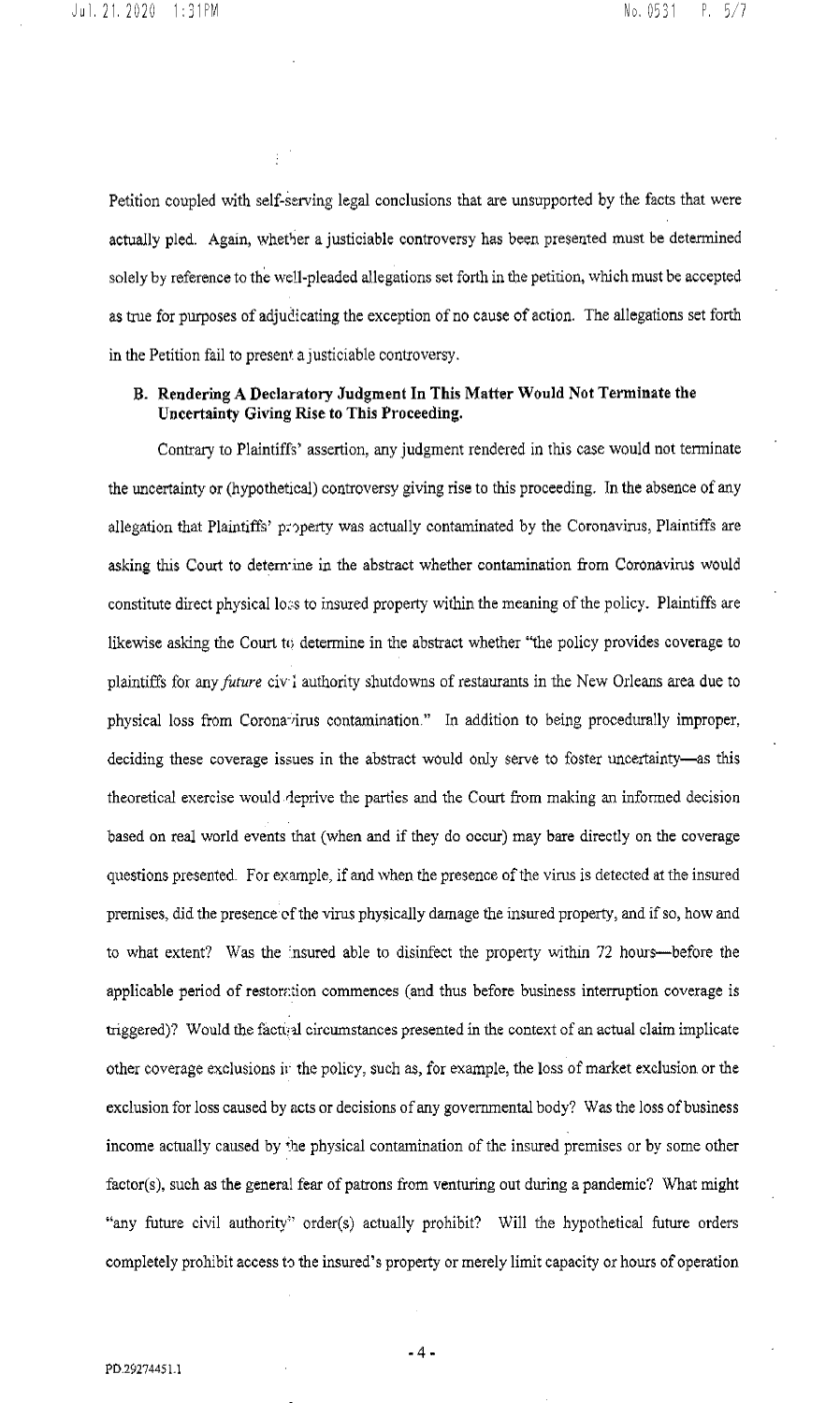or type of services that may *be* provided? When the future hypothetical civil authority order(s) are issued, will the insured or its employees or its customers continue to access the insured property? Will the hypothetical future civil authority orders be issued in response to physical damage to property located within a one mile radius of the insured premises? Will the hypothetical future civil authority orders be issued within the policy period? These are just some of the questions that bare directly on the coverage issues presented, and these questions can only be answered by the occurrence of actual events giving rise to an actual claim that is actually presented to Underwriters. Unless and until Plaintiffs actually submit a claim for an actual loss sustained as a result of actual events, there can be no definitive adjudication of coverage under the Policy. Any judgment issued now-based on incomplete, unresolved, and hypothetical facts-would only serve to foster uncertainty, sow confusion, risk inconsistent judgments, and potentially result in significant prejudice to the parties. For these additional reasons, Underwriters urge this Court to exercise its discretion under Louisiana Code of Civil Procedure Article 1876, which provides that a trial court "may refuse to render a declaratory judgment or decree where [as here] such judgment or decree, if rendered, would not terminate the uncertainty or controversy giving rise to the proceeding."

#### **C. Underwriters' Declinatory Exception of Lis Pendens Has Been Rendered Moot.**

Out of an abundance of caution, Underwriters urged the Declinatory Exception of Lis Pendens so as to avoid having the same coverage issues litigated simultaneously in two separate lawsuits. In light of Plaintiffs' voluntary dismissal of their Second Supplemental and Amending Petition in the tire-related lawsuit, Underwriters agree that their Declinatory Exception of Lis Pendens has been rendered moot. Accordingly, Underwriters hereby withdraw their Exception of Lis Pendens.

### **CONCLUSION**

For the foregoing reasons and for the reasons set forth in Underwriters' Memorandum in Support of their Exceptions, Underwriters respectfully urge the Court to sustain their Peremptory Exception of No Cause of Action, Dilatory Exception of Prematurity, and dismiss the Petition for Declaratory Judgment.